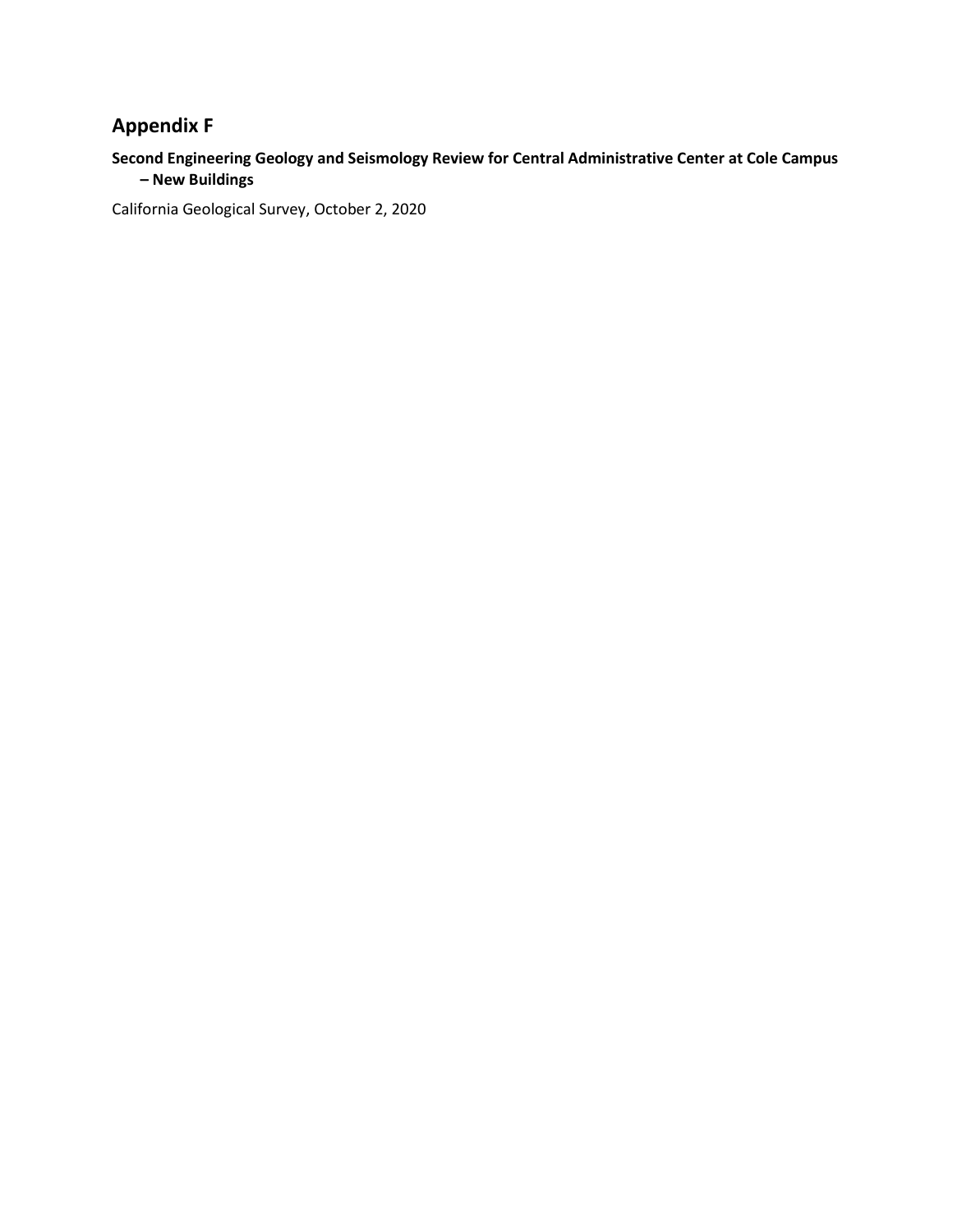

October 2, 2020

Tadashi Nakadegawa Acting Deputy Chief of Facilities Oakland Unified School District 1000 Broadway, Suite 300, Oakland, CA 94607

### **Subject: Second Engineering Geology and Seismology Review for Central Administrative Center at Cole Campus** - **New Buildings 1011 Union Street, Oakland, CA CGS Application No. 01-CGS4511**

Dear Mr. Nakadegawa:

In accordance with your request and transmittal of additional documents received on July 17 and September 28, 2020, the California Geological Survey (CGS) has reviewed the engineering geology and seismology aspects of the consulting reports prepared for the subject project at the Central Administrative Center at Cole Campus in Oakland. It is our understanding that this project involves construction of a new two-story office building and a single-story multi-purpose building. This review was performed in accordance with Title 24, California Code of Regulations, 2019 California Building Code (CBC) and followed CGS Note 48 guidelines. We reviewed the following report for this additional review of the project:

**Response to CGS Review Comments, Cole Campus – Central Administrative Center, 1011 Union Street, Oakland, California 94607:** Consolidated Engineering Laboratories, 2001 Crow Canyon Road, Suite 200, San Ramon, California 94583; company Project No. 84-04726-B, letter report dated September 25, 2020, 2 pages, 2 attachments (includes a revised Geotechnical Report dated September 25, 2020).

In addition, we previously reviewed the following report:

**Geotechnical Engineering and Geologic Hazards Study, Cole Campus - Central Administrative Center, Oakland, California:** Consolidated Engineering Laboratories, 2001 Crow Canyon Road, Suite 200, San Ramon , California 94583; company Project No. 84-04726-PWA, report dated May 22, 2020, 42 pages, 7 plates, 4 appendices.

CGS previously submitted our findings regarding this project in a review letter dated September 10, 2020, in which CGS requested the consultants revise their site-specific ground motion analysis. This was based on the recommendation that the consultants include the possibility of rupture of all segments of the Hayward fault together, as is considered in the UCERF 3 community fault model, for their deterministic  $MCE_R$  spectrum. In addition, the consultants were requested to update their liquefaction analyses with the updated PGA<sub>M</sub> resulting from the revised ground motion analysis, as needed.

> State of California Natural Resources Agency I Department of Conservation Office of the State Geologist, 801 K Street, MS 12-30, Sacramento, CA 95814 conservation.ca.gov I T: (916) 445-1825 I F: (916) 445-5718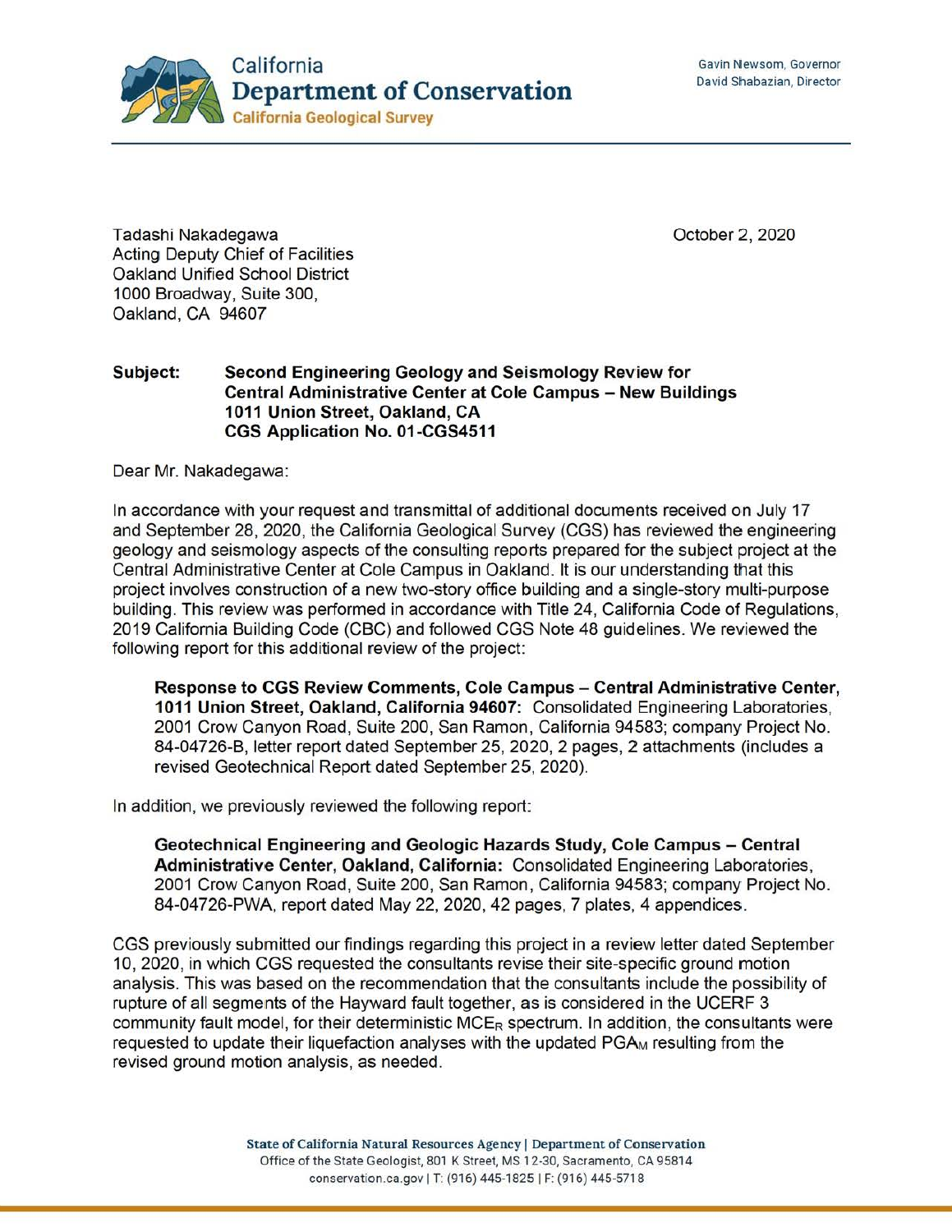# **Discussion of Site-Specific Ground Motion Analysis**

Based on this second review, the consultants revised their site-specific ground motion analyses and include the possibly of a rupture of all segments of the Hayward fault together in their deterministic analyses. The consultants' updated deterministic and probabilistic MCE spectra both appear reasonable based on comparison with results from the National Seismic Hazard Model (from Petersen and others, 2014 ). The consultants report their site-specific seismic design parameters are:  $S_{DS} = 1.185g$  and  $S_{D1} = 1.100g$ . Alternatively, S<sub>a</sub> values presented in the last column of Table 5 (on page 25 of the revised Geotechnical Report dated September 25, 2020) may be used with the equivalent lateral force procedure, per ASCE 7, Section 21.4. The site-specific ground motion analysis presented in their revised Geotechnical Report dated September 25, 2020 appears to be reasonable and in accordance with ASCE 7-16.

## **Discussion of Liquefaction Analyses**

Based on this second review, the consultants revised their liquefaction analyses based on an updated PGA<sub>M</sub> of 0.7g resulting from their revised ground motion analysis. They report liquefaction-induced seismic vertical settlement on the order of 0.34 to 0.66 inches and up to 0.1 inches of dynamic compaction settlement, resulting in total potential vertical settlement estimates of 0.42 to 0.72 inches. They estimate differential settlement to be half to two-thirds of the maximum total vertical settlement. They note that the liquefiable layer is at a depth of 15 to 18 feet and so overlain by 5 meters of non-liquefiable materials and thus they do not expect any manifestation of this settlement to significantly impact the bearing capacity of the soils. These results and conclusions appear reasonable based on the data presented.

Based on the discussions above, the consultants have now addressed our earlier concern regarding the site-specific ground motion analysis and liquefaction analyses for this site. The consultants have provided a thorough evaluation of engineering geology and seismology issues with respect to the proposed improvements. The principal concerns identified by the consultants are the potential for strong ground shaking, potential liquefaction-induced total vertical settlement of less than 1.0 inch, and the presence of loose undocumented fill in some areas at the site. The consultants recommend design spectral acceleration parameters of S<sub>ps</sub> = 1.185g and S<sub>p1</sub> = 1.100g, which are considered reasonable. Their evaluation indicates surface fault rupture and deep-seated slope instability are not design concerns for the project.